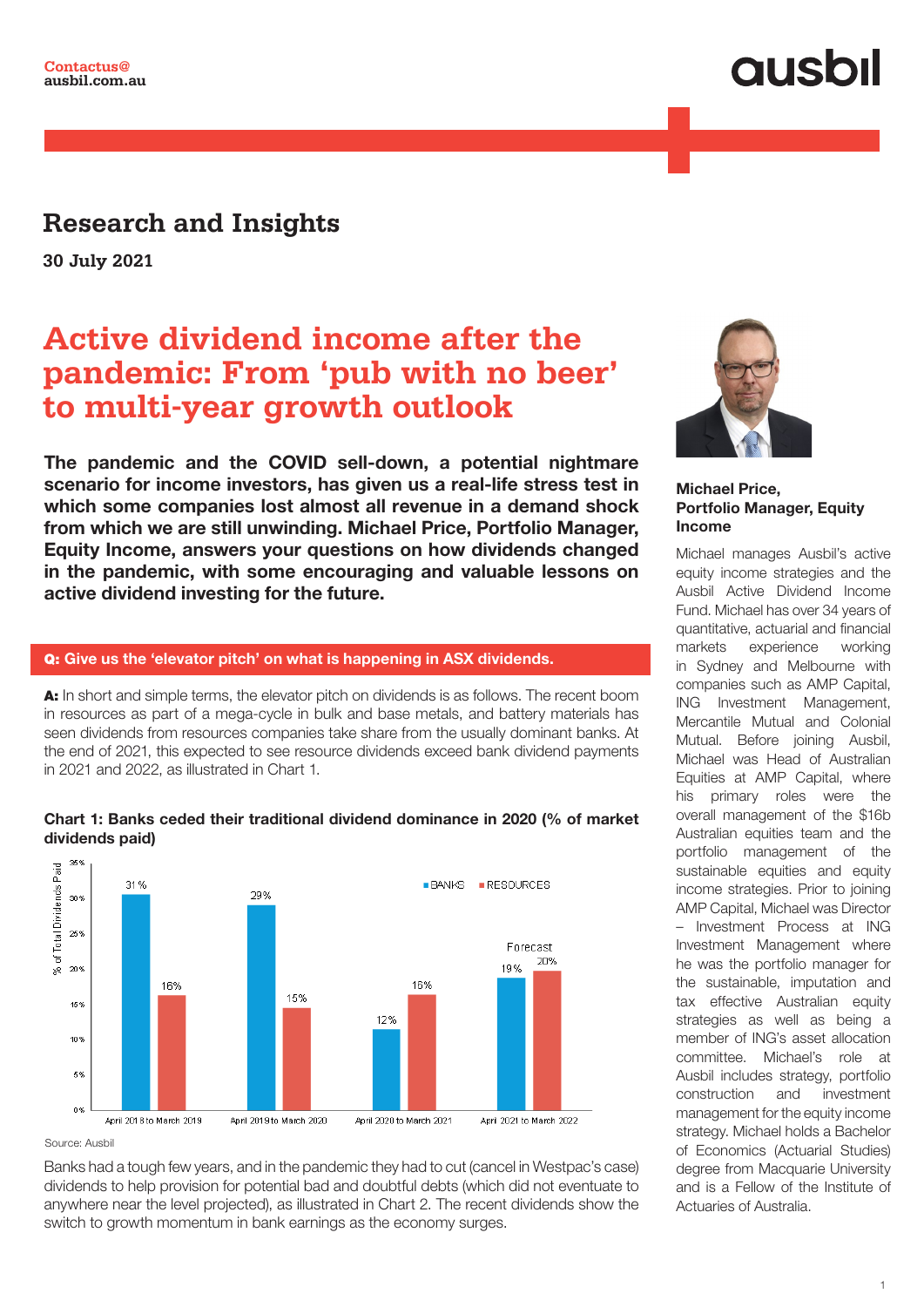# **ausbil**



#### Chart 2: Bank dividends took a hit, but they are coming back

#### About Ausbil Investment Management

Ausbil is a leading Australian based investment manager. Established in April 1997, Ausbil's core business is the management of Australian and global equities for major superannuation funds, institutional investors, master trust and retail clients. Ausbil is owned by its employees and New York Life Investment Management a wholly- owned subsidiary of New York Life Insurance Company. As at 30 June 2021, Ausbil manage over \$15.8 billion in funds under management.

#### Source: Ausbil

Banks, resources companies and the broad market are now looking at multi-year earnings upgrades that we forecast will result in multi-year dividend upgrades. An active approach to dividends can optimise the opportunities this brings, including capturing more franking credits across the year from this fundamental earnings growth.

#### Q: What do dividends look like compared to the past?

A: The long-term average dividend yield for the S&P/ASX 200 over the last 20-years has been around 4% before adjusting for any franking credits. During this period, there have been two major dividend tail events. The first was the GFC, with COVID-19 the second, as illustrated in Chart 3.





Source: Ausbil, Fact Set

The GFC saw dividends per share fall some 30% as the world entered financial crisis, and the US suffered a major recession. Move forward a decade, and the pandemic of 2020 saw an even larger disruption, with dividends falling some 33% during COVID.

The nature of the pandemic, which for many companies involved seeing their revenue line almost instantaneously run dry like 'a pub with no beer', impacted payout ratios through companies retaining earnings to fund the impact of COVID. This saw a general re-basing of dividends across the market in effected stocks, including banks, where APRA determined that banks should pay smaller dividends and retain additional capital for the purposes of provisioning.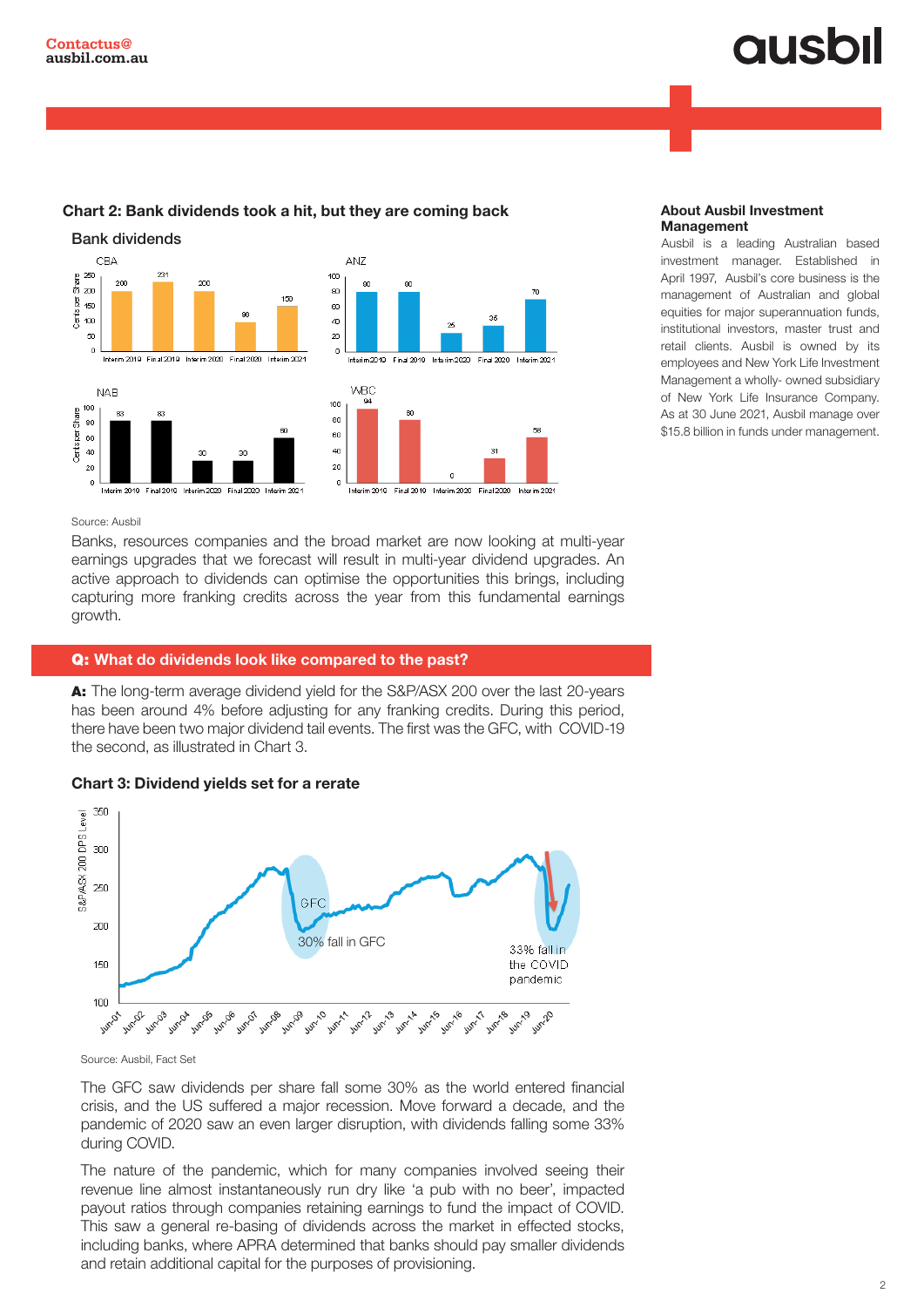#### Q: Why are dividends complicated, what are some of the considerations for investors?

A: The old heuristics around which companies are income generators and who pays the best dividends are out the window as markets have become increasingly volatile, and many of the perennial 'dividend darlings' have been supplanted.

An active approach to dividend investing is more important than ever, for a number of reasons. Firstly, dividends are paid almost every month of the year, as evidenced in Chart 4. A simple buy-and-hold strategy cannot maximise the spread of dividends and franking credits on offer across the calendar year.





Source: Ausbil, Fact Set

Secondly, stocks have become more volatile around reporting season, as illustrated in Chart 5. Understanding the underlying fundamentals of each company, and tactical allocation can help reduce the impact of this price volatility on overall portfolio value.





Source: Goldman Sachs, Earnings Day vs 30D average daily move for S&P/ASX 200

#### Q: So, what is your outlook for dividends in the coming years?

A: We are at an interesting point in time, where monetary policy has seen yields across non-equity asset classes fall dramatically to lows they are expected to hold for a number of years. Relative to bond, credit and cash yields, the yield on equities (excluding any potential from capital gains) is relatively higher, as illustrated in Chart 6.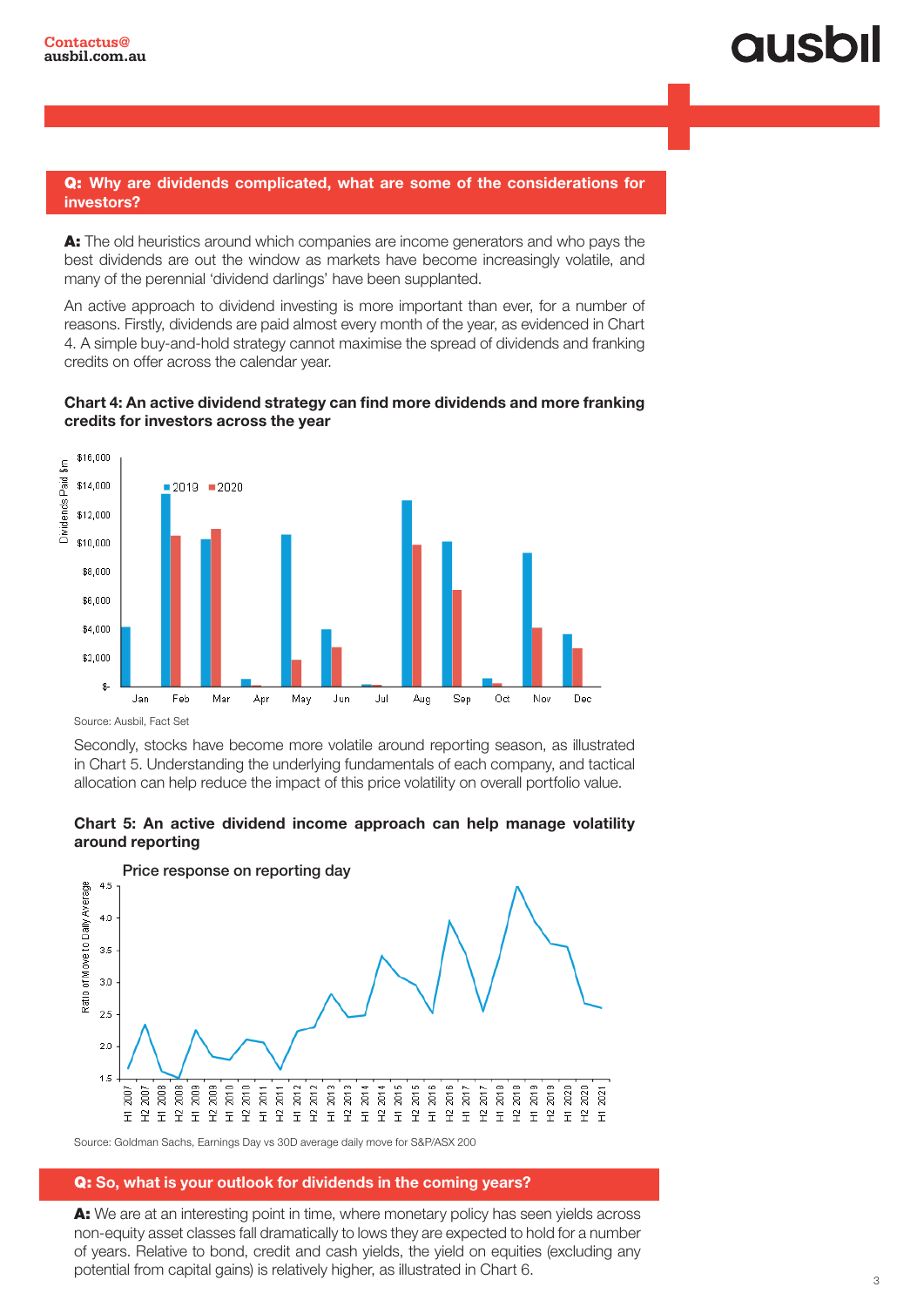## **QUSOI**

#### Chart 6: Investors continue to look to equity yields as an anchor for income strategies



Source: Ausbil, Fact Set, Refinitiv, MST Marquee

While dividend yields fell away during the pandemic, they are showing recovery, as illustrated in Chart 6. Across 2020 and into early 2021, dividends across the year had fallen with lockdowns across Australia, and globally. The February 2021 half-year reporting season showed that company earnings were recovering on the back of a growing economy. As a result, the consensus outlook for dividends has also risen, showing growth not just for the coming year, but also into 2022 and 2023, as illustrated in Chart 7.

#### Chart 7: Recovery and a new dividend growth story



The two key sectors where we see the potential for earnings surprise are the banks and resources sectors. Banks, which offer primary exposure to a recovering economy, entered the pandemic after heavy barrage from the Hayne Inquiry and having already been sold down. The pandemic saw them sold down further on fears that the recession and COVID job losses would impact their lending books. All the banks provisioned majorly for the potential for credit loss, and APRA further enforced capital retention through limiting the dividends they were allowed to pay. Looking at the banks in the 2021 New Year, it was evident that the bad and doubtful debt experience was nowhere near predictions, and that the banks had over-provisioned for losses. With APRA allowing a return to more commercial dividend levels, and the economy resurging from the 2020 lows, we could see banks were in a position to reduce these provisions and grow their books further in a renewing real estate market. The result is that over the next few years, the unwind of this over-provisioning will see a rerating of earnings, ahead of the consensus expectation at the time we began up-weighting into banks.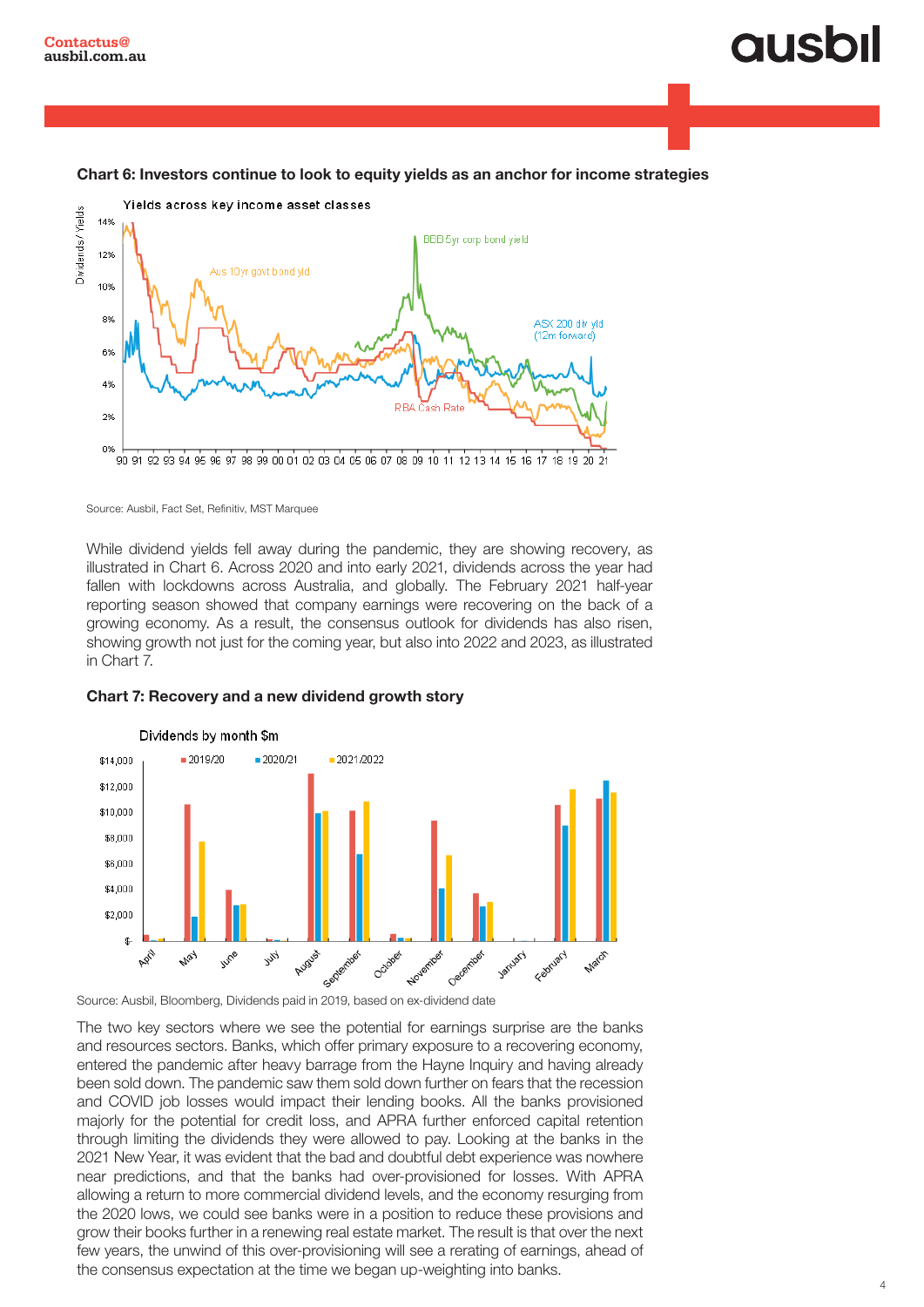## **ausbil**

Metals and mining are in the midst of two fundamental themes in global resources investing. The first is the super-cycle demand for Australia's bulk commodities including iron ore, from China in terms of building and infrastructure demand, and as a function of the growth path of the world economy. This theme is expected to drive earnings in companies like BHP, Rio Tinto and Fortescue Metals. The second is the fundamental shift in the energy transition to renewable energy, and the rapid adoption of electric vehicles, which is sparking a secular demand for bulk, base and battery materials (copper, lithium, cobalt, zinc, manganese and rare earths) that is expected to last for decades, underwriting the fundamentals of a strong resources market.

Ausbil has been overweight Banks and Resources (metals and mining) for some time. These overweights remain in place across our portfolios and have driven outperformance across our different strategies. Importantly, we are still in the early stages of the economic cycle, with a positive growth outlook for multiple years that is expected to drive performance in these megasectors.

Taking in the broader economic context, Ausbil's view is that economies will run 'hot' for some time, with the support of policymakers, and are delivering the best growth figures since 1983, across a multi-year growth profile. While inflation will remain an ongoing source of worry as the perennial flipside to growth, it is important to understand whether inflation spikes are intermittent or if they are moves to a higher sustained level. It is our view, and indeed that of most global central banks, that inflation will not be a problem for some years as the world economy returns to health.

Since the historic reversal in consensus across the February reporting season that saw the FY21 consensus earnings outlook for the broad market rebound from -1.6% to +15.6%, consensus earnings outlook for both indices has rerated to +22.5% (S&P/ASX 200) and +22.6% (S&P/ASX 300).

While these earnings figures are strong, Ausbil's house view is that consensus is still underestimating the rebound in earnings that will occur in the prevailing economic conditions, with rates to remain low, and with the world economy providing a tailwind to Australia's current expansion. This will only further benefit the dividend payers on the market, and most benefit investors who are able to actively allocate to the best blend of dividend and franking credits across the market, across each month of the year.

For further information please contact:



Mark Knight Head of Distribution 02 9259 0226 0438 307 841 mark.knight@ausbil.com.au For further information or to schedule an interview please contact: GPO Box 2525 Ausbil Investment Management Limited ACN 076 316 473 AFSL 229722 Level 27 225 George Street Sydney NSW 2000 Sydney NSW 2001 Phone 61 2 9259 0200 Fax 61 2 9259 0222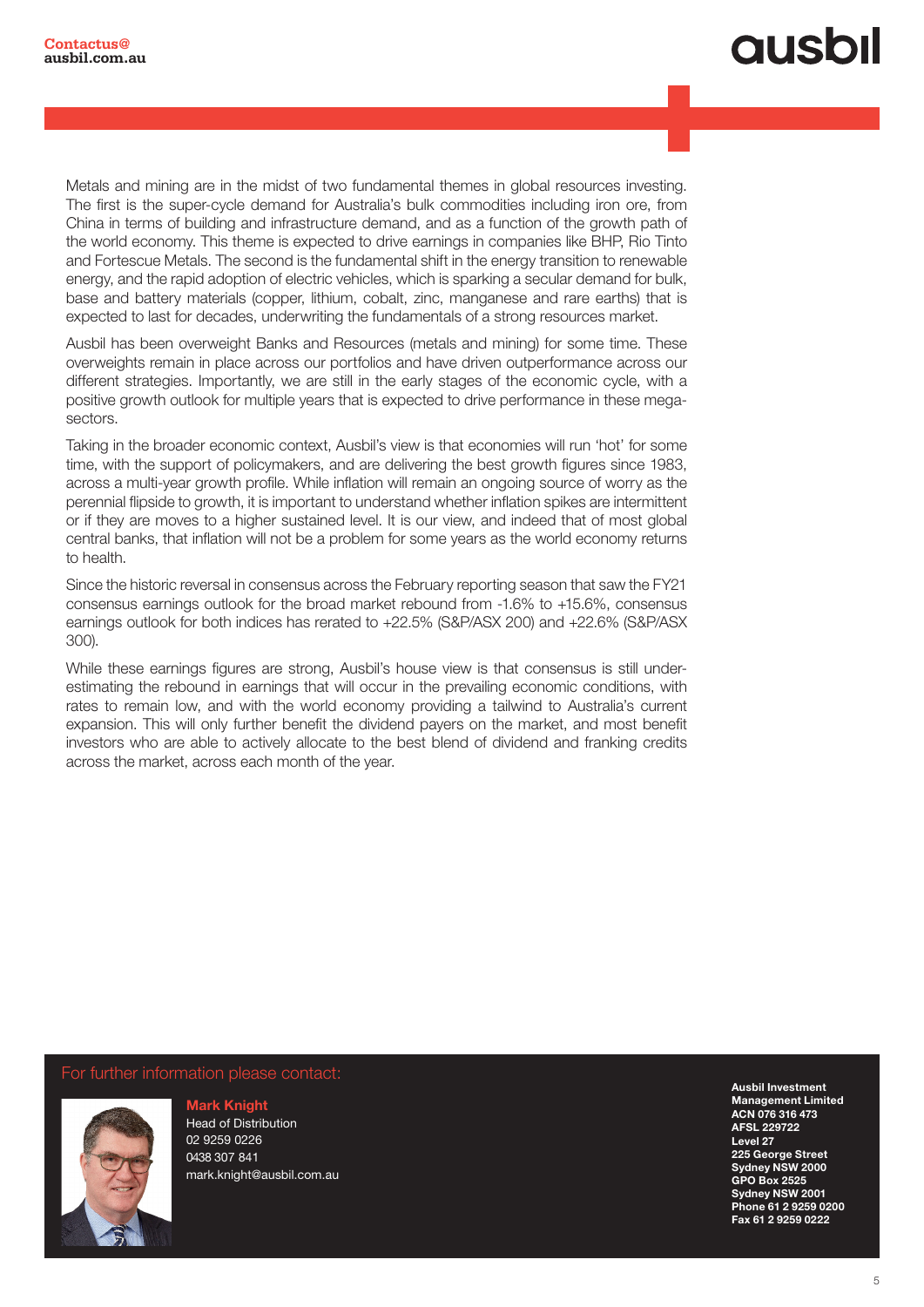#### **DISCLAIMER**

Important Information: Australia, Canada, Denmark, Kuwait, Netherlands, Sweden, United Arab Emirates, USA, United Kingdom.

#### **General**

Research provided to a client may vary depending upon various factors such as a client's individual preferences as to the frequency and manner of receiving communications, a client's risk profile and investment focus and perspective (e.g., market wide, sector specific, long-term, short-term, etc.), the size and legal and regulatory constraints.

This information is for distribution only as may be permitted by law. It is not directed to, or intended for distribution to or use by, any person or entity who is a citizen or resident of, or located, in any locality, state, country or other jurisdiction where such distribution, publication, availability or use would be contrary to law or regulation or would subject Ausbil to any registration or licensing requirement within such jurisdiction.

This information is a general communication and is educational in nature; it is not an advertisement nor is it a solicitation or an offer to buy or sell any financial instruments or to participate in any particular trading strategy. Nothing in this document constitutes a representation that any investment strategy or recommendation is suitable or appropriate to an investor's individual circumstances or otherwise constitutes a personal recommendation. By providing this document, none of Ausbil or its representatives has any responsibility or authority to provide or have provided investment advice in a fiduciary capacity or otherwise. Investments involve risks, and investors should exercise prudence and their own judgment in making their investment decisions. None of Ausbil or its representatives is suggesting that the recipient or any other person take a specific course of action or any action at all. By receiving this document, the recipient acknowledges and agrees with the intended purpose described above and further disclaims any expectation or belief that the information constitutes investment advice to the recipient or otherwise purports to meet the investment objectives of the recipient. The financial instruments described in the document may not be eligible for sale in all jurisdictions or to certain categories of investors.

The value of any investment or income may go down as well as up, and investors may not get back the full (or any) amount invested. Past performance is not necessarily a guide to future performance. Neither Ausbil nor any of its directors, employees or agents accepts any liability for any loss (including investment loss) or damage arising out of the use of all or any of the Information.

Prior to making any investment or financial decisions, any recipient of this document or the information should take steps to understand the risk and return of the investment and seek individualised advice from his or her personal financial, legal, tax and other professional advisors that takes into account all the particular facts and circumstances of his or her investment objectives.

Any prices stated in this document are for information purposes only and do not represent valuations for individual securities or other financial instruments. There is no representation that any transaction can or could have been effected at those prices, and any prices do not necessarily reflect Ausbil's internal books and records or theoretical model-based valuations and may be based on certain assumptions. Different assumptions by Ausbil or any other source may yield substantially different results.

No representation or warranty, either expressed or implied, is provided in relation to the accuracy, completeness or reliability of the information contained in any materials to which this document relates (the "Information"), except with respect to Information concerning Ausbil. The Information is not intended to be a complete statement or summary of the securities, markets or developments referred to in the document. Ausbil does not undertake to update or keep current the Information. Any opinions expressed in this document may change without notice and may differ or be contrary to opinions expressed by other business areas or groups, personnel or other representative of Ausbil. Any statements contained in this Report attributed to a third party represent Ausbil's interpretation of the data,

Information and/or opinions provided by that third party either publicly or through a subscription service, and such use and interpretation have not been reviewed by the third party. In no circumstances may this document or any of the Information (including any forecast, value, index or other calculated amount ("Values")) be used for any of the following purposes:

(i) valuation or accounting purposes;

(ii) to determine the amounts due or payable, the price or the value of any financial instrument or financial contract; or

(iii) to measure the performance of any financial instrument including, without limitation, for the purpose of tracking the return or performance of any Values or of defining the asset allocation of portfolio or of computing performance fees.

By receiving this document and the Information you will be deemed to represent and warrant to Ausbil that you will not use this document or any of the Information for any of the above purposes or otherwise rely upon this document or any of the Information. Except as otherwise specified herein, these materials are distributed by Ausbil, to persons who are eligible counterparties or professional clients and are only available to such persons. The Information does not apply to, and should not be relied upon by, retail clients.

The information contained in this document is given by Ausbil Investment Management Limited (ABN 2676316473) (AFSL 229722) (Ausbil) and has been prepared for informational and discussion purposes only and does not constitute an offer to sell or solicitation of an offer to purchase any security or financial product or service. Any such offer or solicitation shall be made only pursuant to an Australian Product Disclosure Statement or other offer document (collectively Offer Document) relating to an Ausbil financial product or service. A copy of the relevant Offer Document may be obtained by calling Ausbil on +612 9259 0200 or by visiting www.ausbil.com.au. You should consider the Offer Documents in deciding whether to acquire, or continue to hold, any financial product. This document is for general use only and does not take into account your personal investment objectives, financial situation and particular needs. Ausbil strongly recommends that you consider the appropriateness of the information and obtain independent financial, legal and taxation advice before deciding whether to invest in an Ausbil financial product or service. The information provided by Ausbil has been done so in good faith and has been derived from sources believed to be accurate at the time of completion. While every care has been taken in preparing this information. Ausbil make no representation or warranty as to the accuracy or completeness of the information provided in this video, except as required by law, or takes any responsibility for any loss or damage suffered as a result or any omission, inadequacy or inaccuracy. Changes in circumstances after the date of publication may impact on the accuracy of the information. Ausbil accepts no responsibility for investment decisions or any other actions taken by any person on the basis of the information included. Past performance is not a reliable indicator of future performance. Ausbil does not guarantee the performance of any strategy or fund or the securities of any other entity, the repayment of capital or any particular rate of return. The performance of any strategy or fund depends on the performance of its underlying investments which can fall as well as rise and can result in both capital gains and losses.

Canada This document does not pertain to the offering of any securities. This document is not, and under no circumstances is to be construed as, an advertisement or a public offering of the securities described in Canada. No securities commission or similar authority in Canada has reviewed or in any way passed upon this document or the merits of the securities, and any representation to the contrary is an offence.

Sweden The information contained in the document is given by Ausbil and has been prepared for information and discussion purposes only and does not constitute an offer to sell or solicitation of an offer to purchase any security or financial product or service. It is provided to you as an institutional investor as that term is understood under Swedish law. By reading this document, you agree to be bound by these limitations, terms and conditions set out in the paragraphs above.